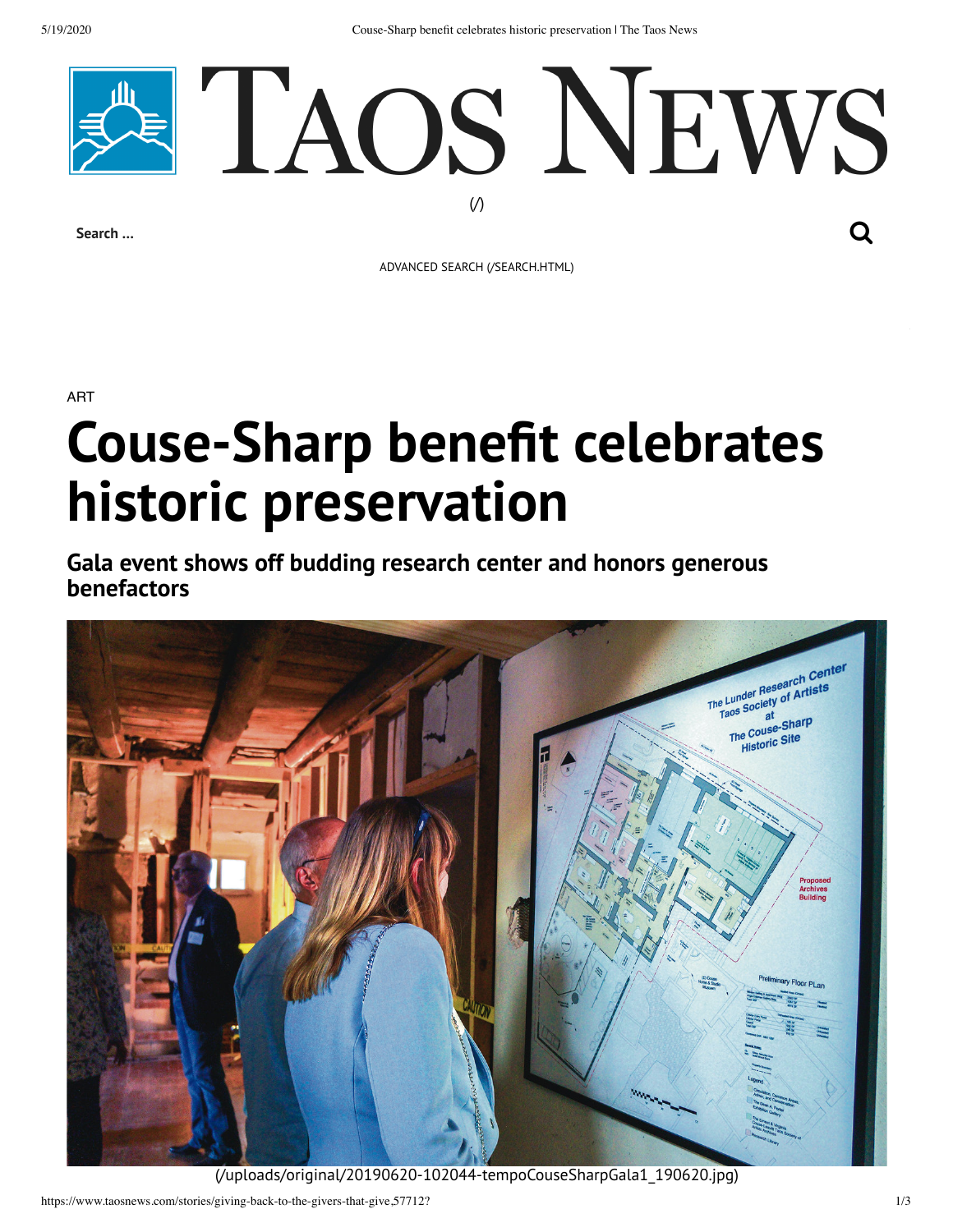**Visitors to the Friday (June 14) Hardhat Tour and opening reception for the Couse-Sharp Historic Site Biennial Gala visit the proposed Lunder Research Center in the former Mission Gallery on Kit Carson Road.**

RICK ROMANCITO/ THE TAOS NEWS



Posted Thursday, June 20, 2019 8:00 am

## **By Rick Romancito tempo@taosnews.com**

Even though the University of New Mexico-Taos Klauer Campus sits elegantly along a quiet road south of Ranchos de Taos and nearly everybody knows about it -- and a lot of Taoseños have even taken classes there -- not many know the family for whom the campus was named.

Once you do, your eyes will widen and suddenly pieces will begin to fall into place.

In many ways, if it were not for the Klauer family, many of the Taos Society of Artists painters would have never become as widely known and Taos itself might have never become famous as an art colony. All of this is illuminated in a fascinating book by Dr. Dean A. Porter, former director of the Snite Museum of Art at the University of Notre Dame and a nationally known scholar and author who has devoted much of his career to scholarship relating to the Taos Society of Artists.

Porter, who just turned 80, was in Taos last weekend to take part in the sixth biennial Couse Foundation Gala and Art Auction, which also featured tours of the Lunder Research Center. After extensive renovation, the center, thanks to a \$600,000 grant from the Lunder Family, will be housed in the former Mission Gallery next door to the Couse-Sharp Historic Site on Kit Carson Road.

Porter's book is titled "The Klauer Family of Dubuque, Iowa: A Story of Patronage." In his forward, Porter asks, "How often does the head of a corporation develop a close relationship with a group of relatively unknown artists, an association which would impact his and their lives for over two decades? William Henry Klauer and several members of the Taos Society of Artists developed a special kind of relationship, one that would advance their careers while also forming an important private collection for the industrialist."

Porter said he has often been asked why he would pursue writing this book about a family from Dubuque, of all places. "Well, they gave me all their papers, all their Walter Ufer [Taos Society of Artists member], William Klauer papers and a fellow by the name of Steve Good gave me his papers on Ufer and the other Taos artists, and so I was compelled. By the way, nobody twisted my arm."

Porter, incidentally, serves as an advisory director for The Couse Foundation and it will be his name that will be above the door of the Lunder Center's main gallery and reception room, thanks to the unanimous support of the Couse Foundation board of directors.

Porter said he's "like a member of the family now" after having known and been associated with the Klauers since 1974. During that time, he learned of the family's history going back to the 1800s when they developed a business that sold galvanized iron cornices, stoves, home furnishing goods, hot-air furnaces and tin roofs. Over time, the family became active in the city's political, social and cultural life, according to Porter's book. In the early part of the 20th century, William Henry Klauer, who was an avid outdoorsman, found a way to purchase land in the Ranchos de Taos area, which they intended to irrigate using a system of flumes.